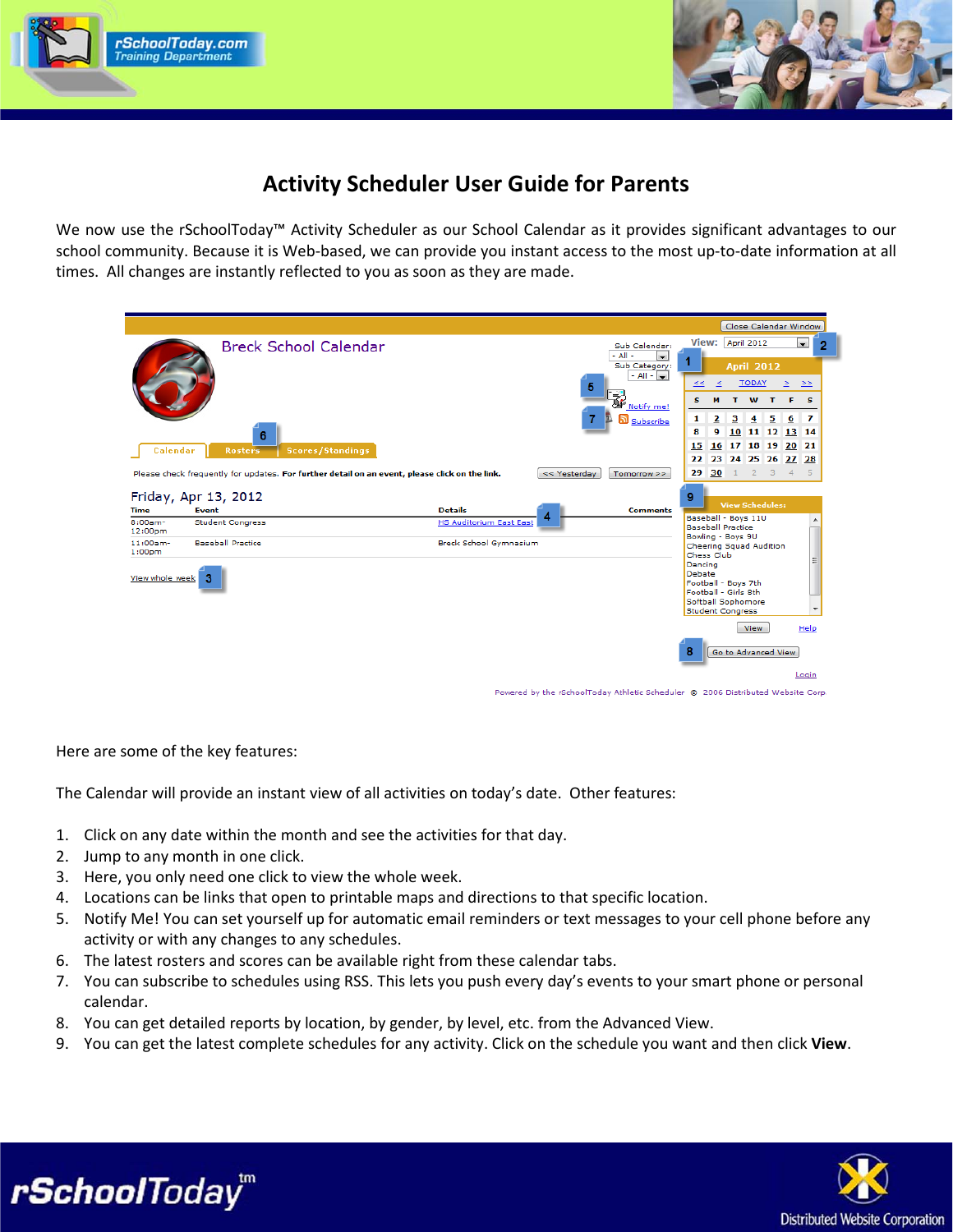



Notes about **View Schedules** (Item No. 9):

You can also hold down the 'control' key on your computer keyboard and click all the schedules you want to see, then click the **View** button. For Mac users it is the open-Apple key.

If you have a pop-up blocker on your computer, the first time you try to view a schedule, it may not open up. You will need to allow pop-ups from this site. With most blockers, closing the window that says "loading…" generally shows you a light yellow bar across the top of the screen that notifies you of the pop-up being blocked. If there is no immediate choice in that bar to "always allow pop-ups from this site," you can usually right-click on that yellow bar and then choose "always allow pop-ups from this site." This is a one-time set-up. If you still can't view schedules, please consult with someone who knows how to use the specific popup blocker you have.

| <b>View Schedules:</b>   |   |
|--------------------------|---|
| Baseball - Boys 11U      |   |
| <b>Baseball Practice</b> |   |
| Bowling - Boys 9U        |   |
| Cheering Squad Audition  |   |
| Chess Club               |   |
| Dancing                  | ⋿ |
| Debate                   |   |
| Football - Boys 7th      |   |
| Football - Girls 8th     |   |
| Softball Sophomore       |   |
| <b>Student Congress</b>  |   |
| View                     |   |

### **When viewing Schedules:**

After you click on View Schedule, you have many options:

| <b>Breck School</b><br>Football Girls 8th Schedule<br>(as of 04-12-12) |                        |                                                   |                       | 10<br>Print<br>Close<br>14 |                  |               | 12<br>回回<br>Subscribe<br>Email this<br>Download<br>Change View: Day/date<br>$\overline{\phantom{a}}$<br>13 |
|------------------------------------------------------------------------|------------------------|---------------------------------------------------|-----------------------|----------------------------|------------------|---------------|------------------------------------------------------------------------------------------------------------|
| <b>Type</b>                                                            | <b>Time</b>            | Opponent                                          | <b>Location</b>       | Bus                        | <b>Dismissal</b> | <b>Return</b> |                                                                                                            |
|                                                                        | Thursday, Mar 29, 2012 |                                                   |                       |                            |                  |               |                                                                                                            |
| Match                                                                  | 8:00AM                 | Breck Mounds vs. De LaSalle<br><b>High School</b> | DeLaSalle High School | 2:00PM                     | 3:00PM           | 4:00PM        |                                                                                                            |
|                                                                        |                        |                                                   |                       |                            |                  |               | Email this<br>Close<br>Download<br>Print                                                                   |

10. You can print schedules.

rSchoolToday<sup>m</sup>

- 11. Email schedules to a relative. This sends a link with the latest version of the schedule. You can also attach a file of the schedule, but it is best not to include attachments since the link in these emails is ALWAYS the MOST up-to-date information and the recipient can choose to print, download, export, etc. the report.
- 12. Subscribe to schedules. This will let you get real time updates of any schedule changes pushed to your iPhone, iPod Touch, Droid, iPad, Outlook, etc.
- 13. Download a file of schedules to various file formats.
- 14. You can use this dropdown to choose multiple ways to view the schedules, including the classic Month view.

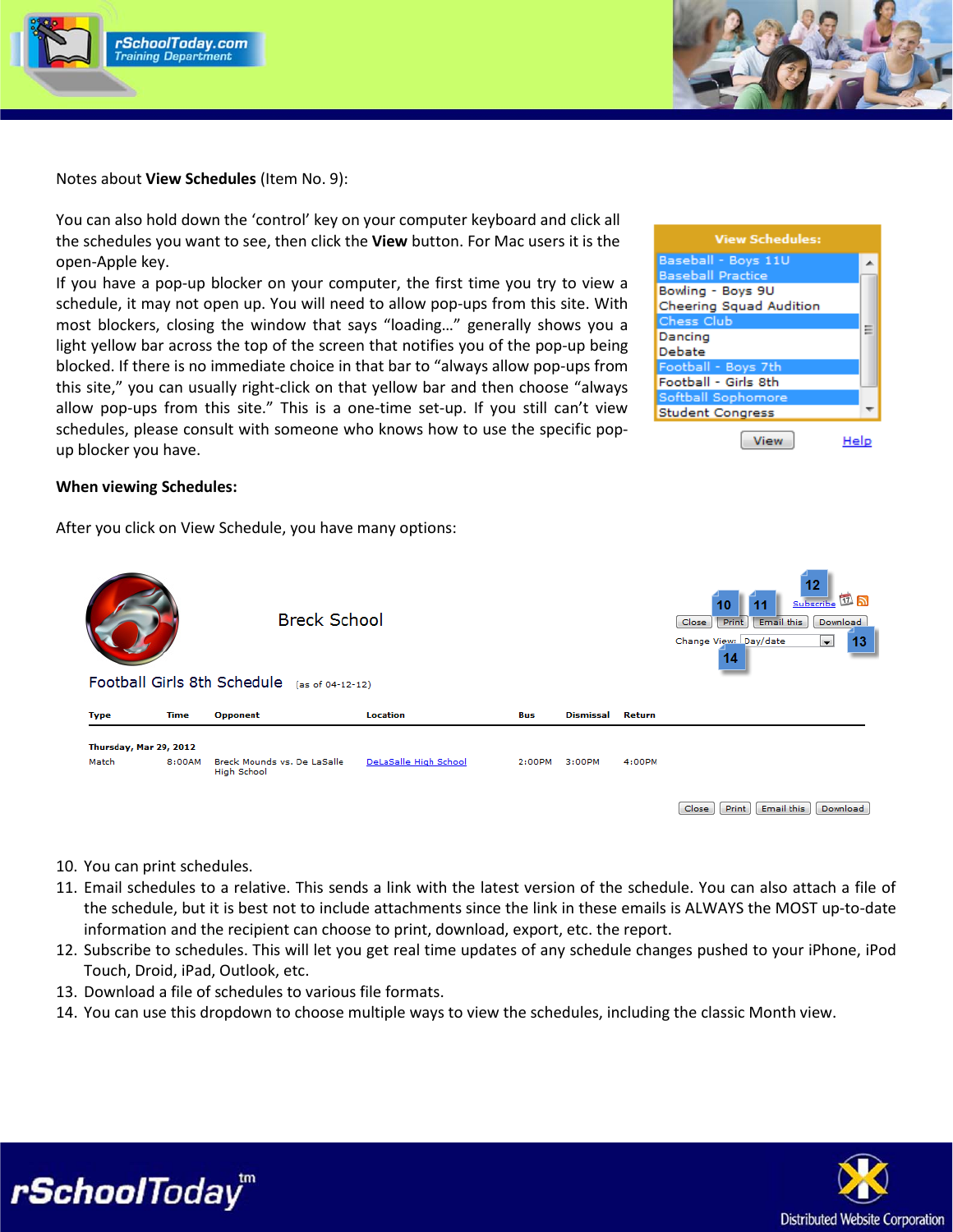



## **NOTIFY ME! Automatic notifications and reminders**



One of the most helpful features of the Calendar is the "Notify Me" function. If you click "Notify Me" from the main calendar screen (see Item No. 5 above), you can get text messages to your cell phone or email notifications for both reminders before events and any schedule changes.

First, choose which competitive activities you want by checking them off on the list on the screen below, then clicking **Continue >>** to move to a list of all other "non-competitive" school activities published on the calendar.



**Notify Me!** 

<< Back to Calendar | Returning Users Login Here | Continue >>

Welcome! You can set yourself up to receive automatic email notifications for any activities or changes to activity schedules. Check off any of the activities below that you<br>would like to receive email notifications for sc

| Alpine Skiing 7th       | Football Boys 7th          |
|-------------------------|----------------------------|
| Alpine Skiing Sophomore | Football Girls 8th         |
| Baseball Boys 11U       | Hockey Boys Sophomore      |
| Basketball Boys 7th     | Softball Sophomore         |
| Bowling Boys 9U         | Softball Boys Sophomore    |
| <b>Bowling Boys JV</b>  | Volleyball Girls Sophomore |
| Football Sophomore      |                            |
|                         |                            |

<< Back to Calendar Continue >>

Powered by the rSchoolToday Athletic Scheduler @ 2006 Distributed Website Corp.

Screen:  $\mathbf{0} \cdot \mathbf{2} \cdot \mathbf{3} \cdot \mathbf{4}$ 

Then, click **Continue** to choose if and when to get reminders before each of your chosen activities (optional). MOST importantly, check off the box for each that says "**Also Notify Me with all Schedule Changes.**" Then click **Continue.**

rSchoolToday<sup>"</sup>



**Breck School Calendar** 

### Notify Me!

<< Back to Calendar | << Back one Screen | Continue >> |



Below are the activities you have chosen. Now, please select when you would like to receive automatic email notifications for these activities. When finished, please click

| <b>Activity Name</b>    | <b>Send Reminders</b><br><b>Before Each Activity</b> | <b>Also Notify me with</b><br>all Schedule Changes |
|-------------------------|------------------------------------------------------|----------------------------------------------------|
| Basketball Boys 7th     | .                                                    |                                                    |
| Softball Boys Sophomore | .                                                    |                                                    |
|                         |                                                      |                                                    |

<< Back to Calendar | << Back one Screen | Continue >> |

Powered by the rSchoolToday Athletic Scheduler @ 2006 Distributed Website Corp.